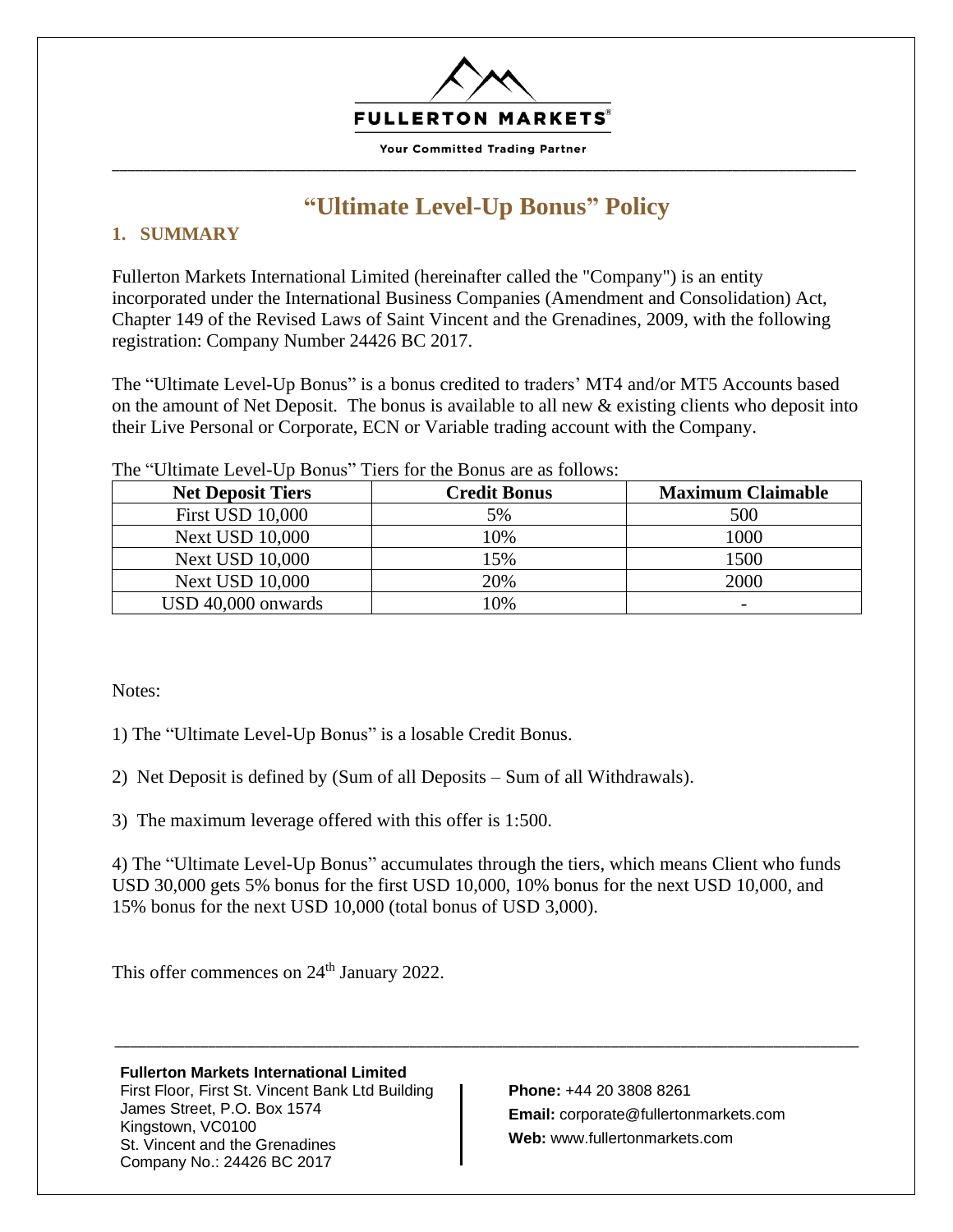

\_\_\_\_\_\_\_\_\_\_\_\_\_\_\_\_\_\_\_\_\_\_\_\_\_\_\_\_\_\_\_\_\_\_\_\_\_\_\_\_\_\_\_\_\_\_\_\_\_\_\_\_\_\_\_\_\_\_\_\_\_\_\_\_\_\_\_\_\_\_\_\_\_\_\_\_\_\_\_\_\_\_\_\_\_\_\_\_\_\_\_\_\_\_\_\_

## **2. TERMS & CONDITIONS**

- 2.1 By registering, opening a live account, and or accepting the terms and conditions within the applicable landing pages and/or client member's area, the client is acknowledging that they have read, understood and agree to be bound by the terms and conditions of this offer.
- 2.2 This offer is eligible to new & existing clients of the Company who deposit into their live Personal or Corporate, ECN or Variable trading account, and who trade with any instrument offered by the Company. If client is an existing Client, credit bonus is only applicable for fresh funds that are deposited from 24<sup>th</sup> January 2022. Fresh funds refer to funds that are not withdrawn and redeposited within 7 days during the period of the offer.
- 2.3 Clients' accounts being managed by a Multi-Account-Manager (MAM) are not qualified to participate in this offer; the client must register and open a separate self-directed trading account.
- 2.4 This offer is not applicable to Copy Trading accounts.
- 2.5 The "Ultimate Level-Up Bonus" is calculated per Client, not per MT4/MT5 ID.
- 2.6 The minimum deposit to apply for the offer is USD 100 or its equivalent.
- 2.7 The maximum leverage offered with this offer is 1:500, in accordance with the prevailing Leverage Table determined by the Company (https://fullertonmarkets.ladesk.com/688648-Whatis-leverage).
- 2.8 The offer may be used as a method to increase the maximum potential net position.
- 2.9 The "Ultimate Level-Up Bonus" is for trading purposes only and cannot be withdrawn.
- 2.10 The "Ultimate Level-Up Bonus" will be removed proportionally upon withdrawal and transfer of deposits.

\_\_\_\_\_\_\_\_\_\_\_\_\_\_\_\_\_\_\_\_\_\_\_\_\_\_\_\_\_\_\_\_\_\_\_\_\_\_\_\_\_\_\_\_\_\_\_\_\_\_\_\_\_\_\_\_\_\_\_\_\_\_\_\_\_\_\_\_\_\_\_\_\_\_\_\_\_\_\_\_\_\_\_\_\_\_\_\_\_\_\_\_\_\_\_\_

- 2.11 In the event an account has open positions, or a floating profit/loss and the Credit Bonus is removed for any reason, the Company will not be liable for any adverse effects.
- 2.12 Under no circumstances shall the Company be liable for any consequences of any offer cancellation or decline, including, but not limited to, order(s) closure by Stop Out.

### **Fullerton Markets International Limited**

First Floor, First St. Vincent Bank Ltd Building James Street, P.O. Box 1574 Kingstown, VC0100 St. Vincent and the Grenadines Company No.: 24426 BC 2017

**Phone:** +44 20 3808 8261 **Email:** corporate@fullertonmarkets.com **Web:** www.fullertonmarkets.com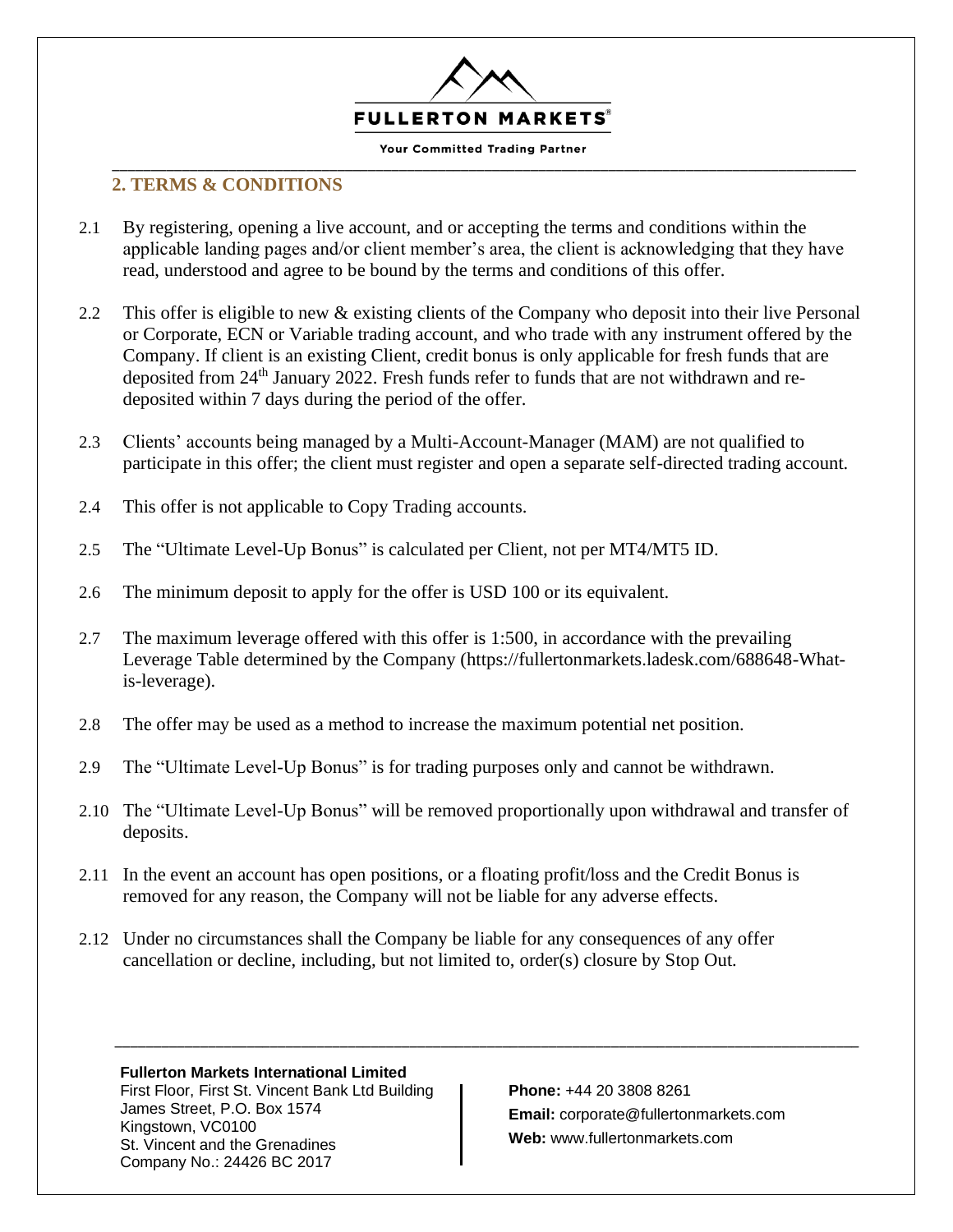

#### Your Committed Trading Partner \_\_\_\_\_\_\_\_\_\_\_\_\_\_\_\_\_\_\_\_\_\_\_\_\_\_\_\_\_\_\_\_\_\_\_\_\_\_\_\_\_\_\_\_\_\_\_\_\_\_\_\_\_\_\_\_\_\_\_\_\_\_\_\_\_\_\_\_\_\_\_\_\_\_\_\_\_\_\_\_\_\_\_\_\_\_\_\_\_\_\_\_\_\_\_\_

- 2.13 This offer cannot be combined with any other Bonus which the Company may offer. Should a client's trading account have an existing Bonus then they will not be able to opt in to this offer OR by accepting these Terms and Conditions, the Client also accepts that the previous Bonus will be removed prior to the offer being applied.
- 2.14 If the Company suspects or has reason to believe that a client has abused or attempted to abuse the terms of this promotion or any other promotions of the Company, or has acted in bad faith, the Company reserves the right, at its sole discretion, to deny, withhold, withdraw or terminate the offer and, if necessary:
	- 2.14.1 to withhold, cancel and charge any costs it deems, from that client's account(s),
	- 2.14.2 to terminate and/or withdraw credits distributed to clients' accounts,
	- 2.14.3 to terminate that client's access to services provided by the Company and/or terminate the contract between the Company and the client for the provision of services,
	- 2.14.4 to block that client's Account(s) and to arrange for the transfer of any unused balance, less the offer amount, as well as any profits which the Company deems to have been gained via Abusive Behaviour, to the client. Where Abusive Behaviour includes but is not limited to:
	- 2.14.4.1 Where a client, by themselves or acting with others (including an Introducing Broker/ Affiliate/ Money Manager) established a trading position or positions which have the purpose or effect of extracting the profits generated by the promotion, without exposure to economic risk, including without limitation loss of the offer or the client's capital (or the capital of others).
	- 2.14.4.2 Where the client, by themselves or acting with others (including an Introducing Broker/ Affiliate/ Money Manager) hedges his positions, including without limitation, holding open position(s) on one direction, including by way of illustration only, single or correlated currencies, at given periods, internally (using other trading accounts held with the Company) or externally (using other trading accounts held with other brokers).
- 2.15 It is important that eligible clients are aware that their risks are not limited to their deposit(s) and that by making a qualifying trade it is possible to lose more than the deposit. In some circumstances, losses may be considerably more than the initial or minimum deposit.
- 2.16 The Company reserves the right, at its sole discretion, to alter, amend or terminate the offer, or any aspect of it, at any time and without prior notice.

\_\_\_\_\_\_\_\_\_\_\_\_\_\_\_\_\_\_\_\_\_\_\_\_\_\_\_\_\_\_\_\_\_\_\_\_\_\_\_\_\_\_\_\_\_\_\_\_\_\_\_\_\_\_\_\_\_\_\_\_\_\_\_\_\_\_\_\_\_\_\_\_\_\_\_\_\_\_\_\_\_\_\_\_\_\_\_\_\_\_\_\_\_\_\_\_

### **Fullerton Markets International Limited**

First Floor, First St. Vincent Bank Ltd Building James Street, P.O. Box 1574 Kingstown, VC0100 St. Vincent and the Grenadines Company No.: 24426 BC 2017

**Phone:** +44 20 3808 8261 **Email:** corporate@fullertonmarkets.com **Web:** www.fullertonmarkets.com